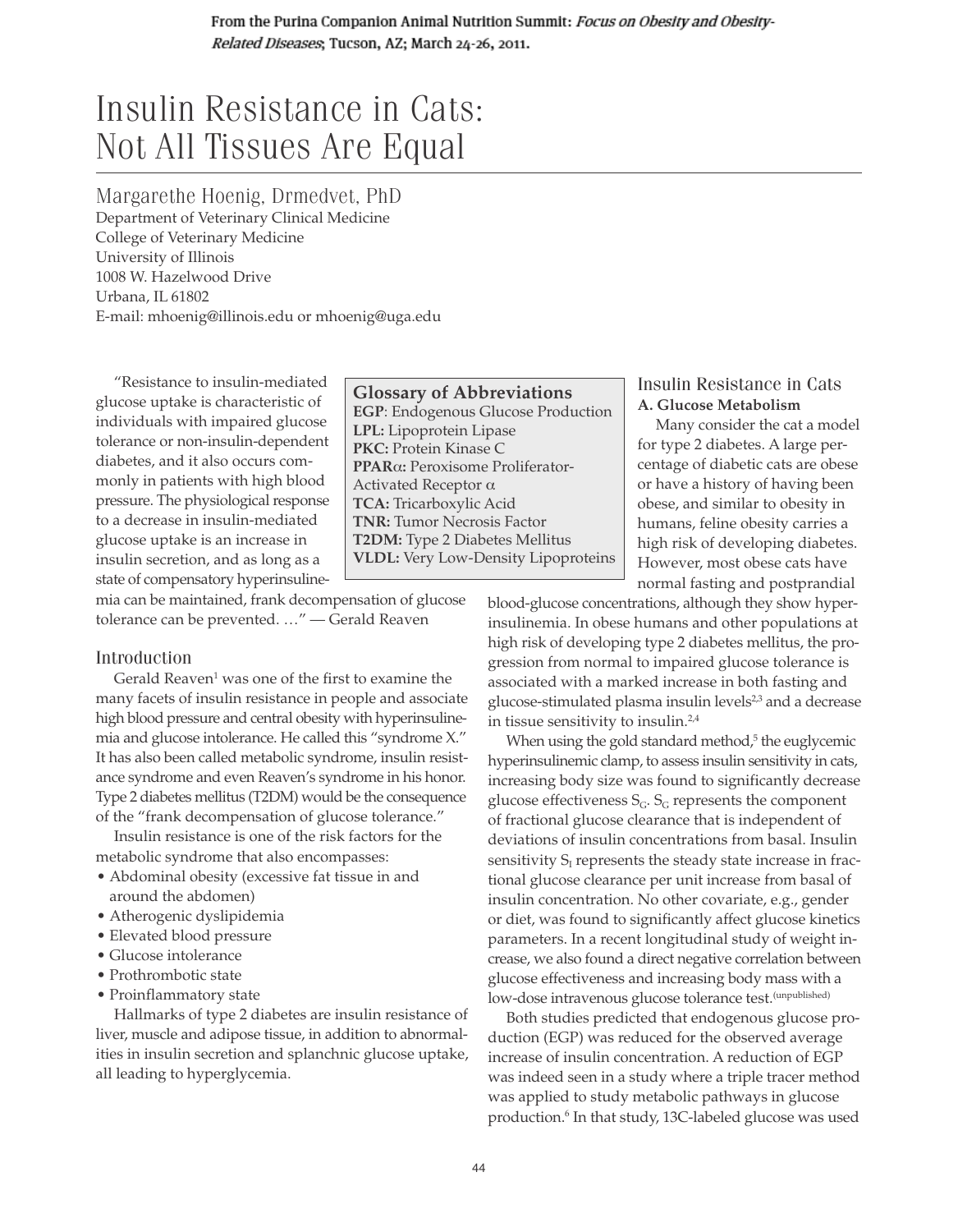# From the Purina Companion Animal Nutrition Summit: Focus on Obesity and Obesity-Related Diseases, Tucson, AZ; March 24-26, 2011.

to measure glucose turnover by conventional indicator dilution; deuterium was used to measure the fractional contribution of glycogen, glycerol and the tricarboxylic acid (TCA) cycle to EGP; and 13C-labeled propionate was used as a gluconeogenic tracer to measure fluxes through pathways associated with the TCA cycle. Our finding that EGP in the fasted state was lower in obese cats than lean cats and that insulin was higher, whereas there was no difference in glucose concentrations, suggests that the liver of obese cats responds appropriately to the increase in insulin. We also recently examined EGP in the postprandial state (six hours post-feeding) and found that it was still lower in obese compared to lean age-matched cats.(unpublished) The lower EGP in obese cats appears to be a compensatory mechanism to assure normal fasting and postprandial glucose concentration in cats with peripheral insulin resistance.

This suggests, therefore, that insulin resistance in obese cats is not universal to all tissues and that a loss of hepatic autoregulation is an important step in the pathogenesis of feline diabetes. It is unclear what molecular mechanisms fail when hepatic glucose regulation becomes dysfunctional, although several key molecules have been identified that are involved in the regulation of glucose production in other species (for example: FOXO1/HNF-4alpha).<sup>7,8</sup>

In type 2 diabetics, hepatic resistance to the action of insulin must be present in the fasting and postabsorptive state to explain the excessive output of glucose by the liver causing fasting and postprandial hyperglycemia. Because hyperglycemia by itself is a potent inhibitor of EGP, the liver also must be glucose-resistant in diabetics with respect to the inhibitory effect of hyperglycemia to suppress hepatic glucose output, and this has been well-documented.<sup>9-11</sup> There is evidence from humans and animal models of type 2 diabetes implicating increased activity of PEPCK, a rate-limiting step in gluconeogenesis and G-6-Pase, which regulates glucose efflux from cells, in the accelerated rate of hepatic glucose production;<sup>12,13</sup> however, this dogma has recently been challenged by investigators who found that increased transcriptional expression of PEPCK1 and G6Pc does not account for increased gluconeogenesis and fasting hyperglycemia in patients with T2DM.14

#### **B. Lipid Metabolism**

Lipids play an important role in the insulin resistance syndrome. The lipid profile of obese cats is similar to obese people in many, but not all, aspects. Obese cats show an increase in plasma triglycerides and non-esterified fatty acids, suggesting resistance of adipocytes to the effect of insulin. When we examined lipoprotein lipase (LPL) activity and expression, the enzyme that causes the hydrolysis of triglycerides primarily of chylomicrons

and very low-density lipoproteins (VLDL), we found that LPL was low in adipose tissue and higher in muscle tissue in obese cats. LPL mRNA levels also were higher in muscle from obese cats, and a significantly higher muscle/fat ratio was seen in obese compared to lean cats.15 In humans and cats, the low adipose tissue LPL activity correlated inversely with tumor necrosis factor (TNF), which is thought to be a major regulator of adiposity through suppression of adipocyte LPL and induction of apoptosis.16

The differential tissue expression of LPL expectedly favors a partitioning of fatty acids away from adipose tissue toward muscle tissue. Indeed, when we examined muscle fat using magnetic resonance imaging, we found an increase in intracellular and extracellular fat deposition in muscle in obese cats. Increased lipid deposition in muscle has been associated with insulin resistance in cats and many other species.15,17,18 The increased partitioning of fatty acids into muscle tissue is thought to cause insulin resistance because uptake of free fatty acids negatively influences glucose transport.<sup>19</sup> An increase in muscular fatty acid uptake increases intracellular fatty acyl-CoA and diacylglycerol concentrations, which activate protein kinase C (PKC). The result is a decrease in insulin signaling and insulin-stimulated glucose transport activity. We have shown that decreased GLUT4 expression is an early change in developing obesity in cats and is evident before overt glucose intolerance is present.20

The increased amount of non-esterified fatty acids being shuttled to the liver in obesity is one of the factors involved in increased production and secretion of VLDL.<sup>21</sup> Despite the high VLDL concentrations, long-term obese cats have no change in baseline LDL concentrations, indicating that VLDL is metabolized rapidly and LDL clearance is increased to maintain normal levels. Similar to obese patients with insulin resistance, obese cats have high triglycerides largely due to this increase in triglycerides in the VLDL fractions, which in long-term obese cats was on average 500% higher, whereas it was approximately 180% higher in newly obese cats compared to lean cats. Overproduction of VLDL has been associated with decreased expression of peroxisome proliferatoractivated receptor  $\alpha$  (PPAR $\alpha$ ), which is involved in the upregulation of genes involved in fatty acid oxidation.<sup>22</sup> PPAR $\alpha$  has been found to be low in obese cats.<sup>23</sup>

The overproduction of VLDL in cats is associated with an increase in the VLDL particle number. The particles were large and medium size, which, in people, has been associated with cardiovascular disease.24 Large VLDL particles are linked with small LDL and HDL particles.<sup>25</sup> Increased levels of small, dense LDL have been shown to be strongly associated with coronary artery disease risk in people. In obese cats, an almost threefold increase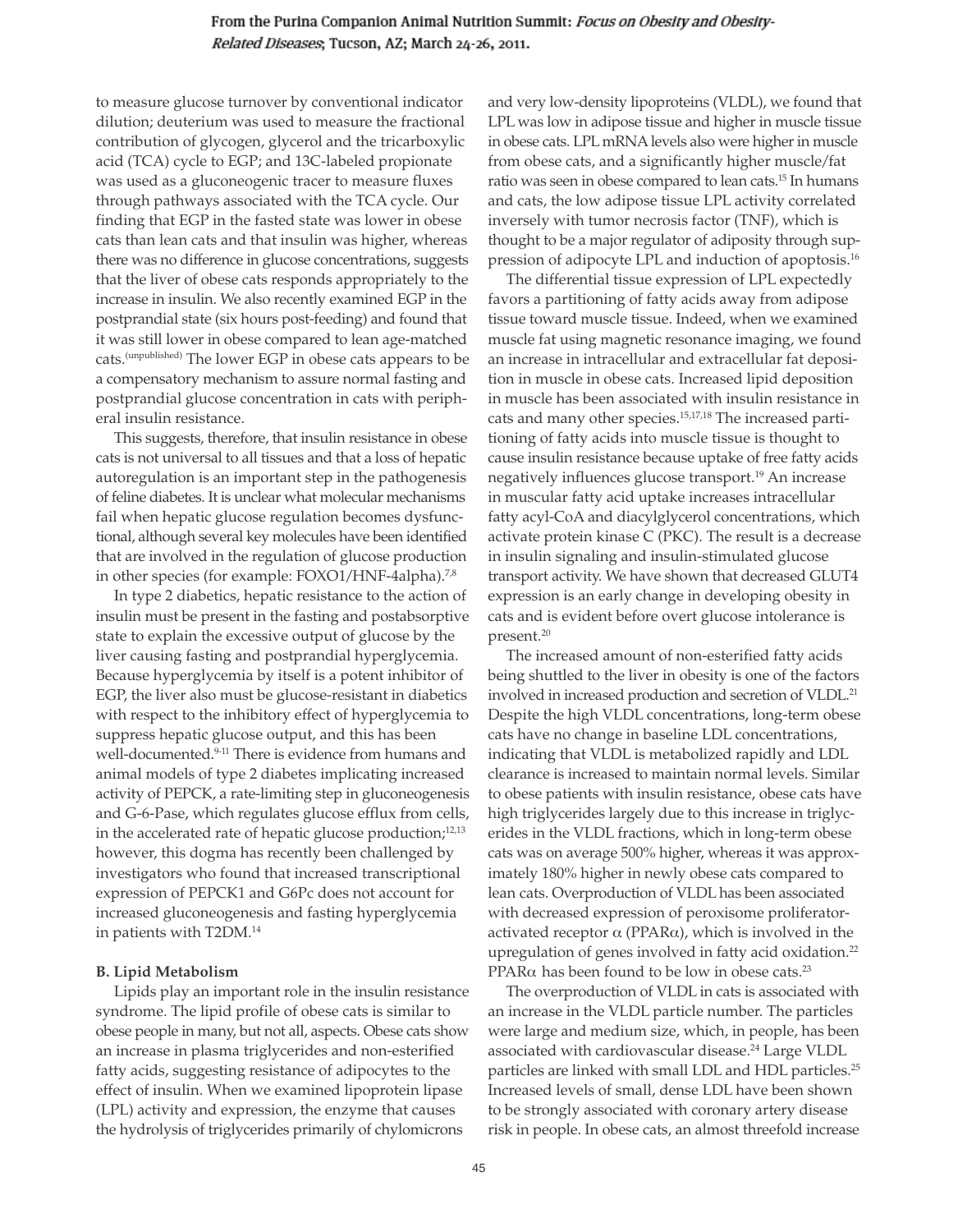# From the Purina Companion Animal Nutrition Summit: Focus on Obesity and Obesity-Related Diseases; Tucson, AZ; March 24-26, 2011.

in very small and medium small LDL particles was found. Small HDL particles also have been associated with cardiovascular disease in people and were found in significantly higher numbers in obese cats.

In recent years, postprandial lipemia has received great attention in people as an early marker for cardiovascular disease. Postprandial lipid measurements unmask abnormalities earlier than lipid measurements in the fasting state, and it is currently thought that postprandial lipemia creates metabolic perturbations, which predict cardiovascular disease.<sup>26</sup> The postprandial phase is regarded as a major determinant of oxidative stress.<sup>27</sup> During this phase, VLDL and LDL are enriched with peroxidation-prone triglycerides. Postprandial remnantlike particles have been shown to increase cellular oxidant content and impair endothelial function.28 Insulin-resistant subjects have a much greater postprandial lipemia than healthy subjects exposing them to greater risk of lipid peroxidation.29 We will present data on postprandial lipid measurements in cats and on oxidative stress markers.

While obese cats show dyslipidemia and many show changes in glucose clearance and insulin resistance, a selective accumulation of fat in the abdomen with increasing obesity is not a feature of developing obesity in cats, the dyslipidemia of obese cats is not atherogenic and does not lead to hypertension, and fasting glucose intolerance is not common, even in long-term obese cats.

## References

1. Reaven GM. Role of insulin resistance in human disease (syndrome X): An expanded definition. *Annu Rev Med.* 1993;44:121-131.

2. DeFronzo RA. Lilly lecture 1987. The triumvirate: Beta-cell, muscle, liver. A collusion responsible for NIDDM. *Diabetes.* 1988(Jun);37(6):667-687.

3. Jallut D, Golay A, Munger R, Frascarolo P, Schutz Y, Jequier E, Felber JP. Impaired glucose tolerance and diabetes in obesity: A 6-year follow-up study of glucose metabolism. *Metabolism.* 1990(Oct);39(10):1068-1075.

4. Saad MF, Knowler WC, Pettitt DJ, Nelson RG, Mott DM, Bennett PH. The natural history of impaired glucose tolerance in the pima indians. *N Engl J Med.* 1988(Dec 8); 319(23):1500-1506.

5. Hoenig M, Thomaseth K, Brandao J, Waldron M, Ferguson DC. Assessment and mathematical modeling of glucose turnover and insulin sensitivity in lean and obese cats. *Domest Anim Endocrinol.* 2006(Nov);31(4):373-389.

6. Kley S, Hoenig M, Glushka J, Jin ES, Burgess SC, Waldron M, Jordan ET, Prestegard JH, Ferguson DC, Wu S, Olson DE. The impact of obesity, sex, and diet on hepatic glucose production in cats. *Am J Physiol Regul Integr Comp Physiol.* 2009(Apr);296(4):R936-R943.

7. Kim JR, Jung HS, Bae SW, Kim JH, Park BL, Choi YH, Cho HY, Cheong HS, Shin HD. Polymorphisms in FOXO gene family and association analysis with BMI. *Obesity* (Silver Spring). 2006;(Feb);14(2):188-193.

8. De Souza CT, Frederico MJ, da Luz G, Cintra DE, Ropelle ER, Pauli JR, Velloso LA. Acute exercise reduces hepatic glucose production through inhibition of the Foxo1/HNF-4alpha pathway in insulin resistant mice. *J Physiol.* 2010(Jun 15);588(Pt 12):2239-2253.

9. Cherrington AD. Banting lecture 1997. Control of glucose uptake and release by the liver in vivo. *Diabetes.* 1999(May);48(5):1198-1214.

10. Del Prato S, Matsuda M, Simonson DC, Groop LC, Sheehan P, Leonetti F, Bonadonna RC, DeFronzo RA. Studies on the mass action effect of glucose in NIDDM and IDDM: Evidence for glucose resistance. *Diabetologia.* 1997(Jun);40(6):687-697.

11. Basu R, Basu A, Nielsen M, Shah P, Rizza RA. Effect of overnight restoration of euglycemia on glucose effectiveness in type 2 diabetes mellitus. *J Clin Endocrinol Metab.* 1999(Jul);84(7):2314-2319.

12. Clore JN, Stillman J, Sugerman H. Glucose-6-phosphatase flux in vitro is increased in type 2 diabetes. *Diabetes.* 2000(Jun);49(6):969-974.

13. Veneziale CM, Donofrio JC, Nishimura H. The concentration of P-enolpyruvate carboxykinase protein in murine tissues in diabetes of chemical and genetic origin. *J Biol Chem.* 1983(Dec 10);258(23):14257-14262.

14. Samuel VT, Beddow SA, Iwasaki T, Zhang XM, Chu X, Still CD, Gerhard GS, Shulman GI. Fasting hyperglycemia is not associated with increased expression of PEPCK or G6Pc in patients with type 2 diabetes. *Proc Natl Acad Sci USA.* 2009(Jul 21);106(29):12121-12126.

15. Wilkins C, Long RC,Jr, Waldron M, Ferguson DC, Hoenig M. Assessment of the influence of fatty acids on indices of insulin sensitivity and myocellular lipid content by use of magnetic resonance spectroscopy in cats. *Am J Vet Res.* 2004(Aug);65(8):1090-1099.